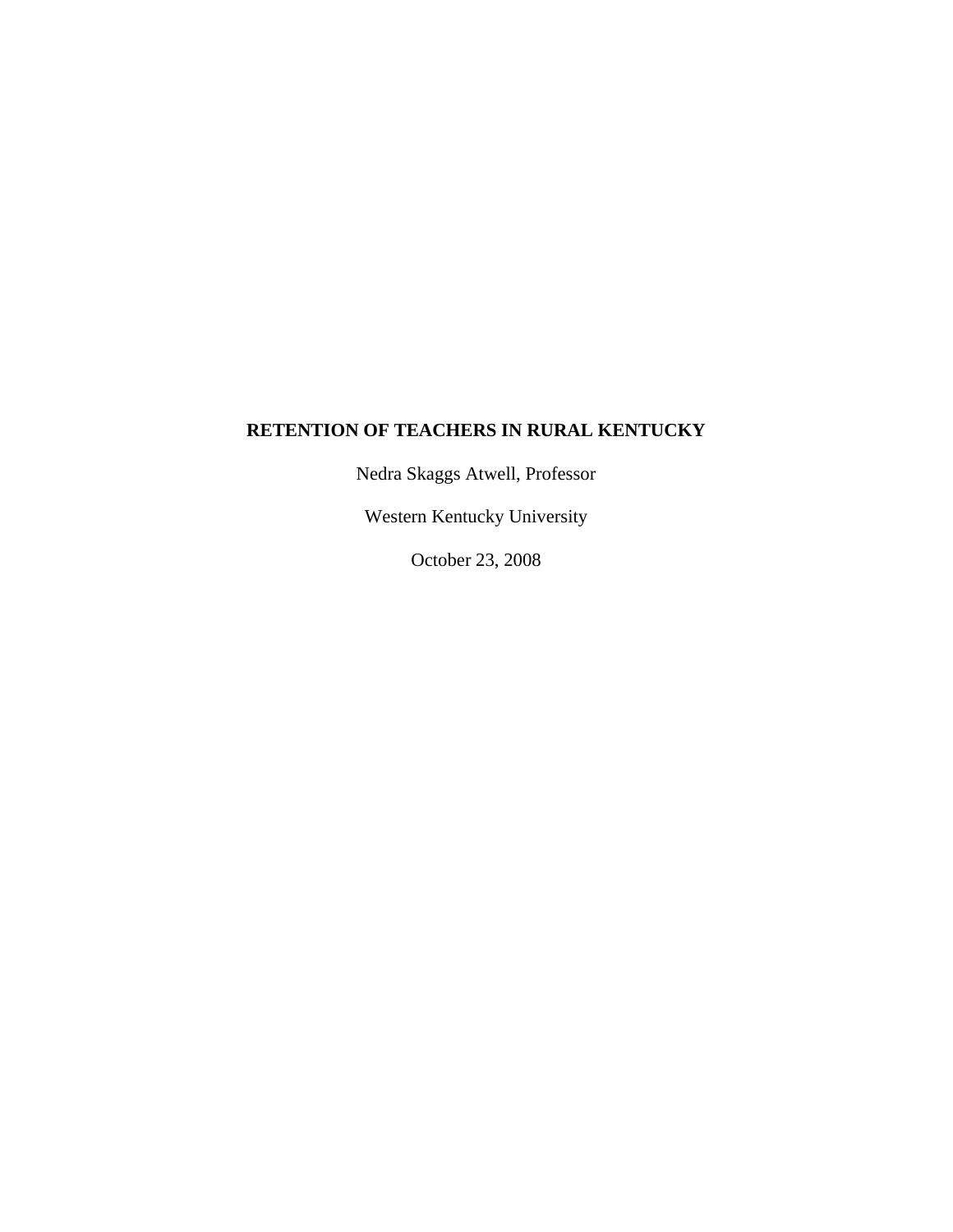#### **ABSTRACT**

**Teacher retention has been of interest to educational researchers for over three decades. Various reasons for special education teacher attrition have been cited, including student discipline and motivation problems, working conditions, low salary, and a lack of administrator support. This descriptive survey research sought to determine the present status of completers of an alternative certification program in mild-moderate disabilities at a state-supported university. The study sought to determine if teachers completing the licensure endorsement program were still teaching in special education programs, why they may have left, and to obtain their perceptions of the preparation program's effectiveness.** 

#### **INTRODUCTION**

The need for qualified teachers in America's elementary and secondary schools has been a subject of a significant number of studies in the past twenty years. In the mid-1980's two widely disseminated reports focused attention on the coming shortage of teachers (National Academy of Sciences, 1987; National Commission on Excellence in Education, 1983). Due to increasing student enrollments and the aging of the present teaching workforce, these two reports predicted a commensurate increase in demand for new teachers. These predictions have been upheld by numerous other studies, including studies which delineated the shortages in specific teaching fields, such as math, science and special education (Boe, Bobbitt & Cook, 1997; Grissmer & Kirby, 1997; Weisbaum & Huang, 2001).

Concern over teacher shortages and the retention of current teachers has given rise to continued research on the topic. In the late 1980's the National Center for Education Statistics began the Schools and Staffing Survey (SASS) in an attempt to track the phenomenon. Each year SASS sends out surveys to over 50,000 teachers in a random sample to obtain data on teacher staffing, shortages, and retention. A companion study, the Teacher Follow-up Survey, was designed to focus specifically on the reasons why teachers leave the profession. These studies continue today.

Higher standards in the public schools have affected millions of disadvantaged students who are at-risk for not graduating from high school. Educational reform, with its increased emphasis on testing, has placed more strains on educational systems trying to accommodate increasing numbers of these at-risk students. To meet the needs of these students, approximately 40% of public school districts have alternative schools and programs, approximately 50% of which involve accommodations for students with special needs (National Center for Educational Statistics, 2005).

Many of these programs are focused on students with special needs who are at risk of dropping out of school for a number of reasons including poor grades, truancy, suspension, and pregnancy (Paglin & Fager, 1997). As a result, teachers may face special challenges and concerns when teaching this population of students. The need to recruit and retain quality special education teachers in programs and schools with large numbers of at-risk students was recently highlighted in a report by the National Partnership for Teaching in At-Risk Schools (2005). The report described the necessity for proper pedagogical preparation to work with at-risk students, improvement of school conditions, and a focus on retention of quality teachers through various incentives.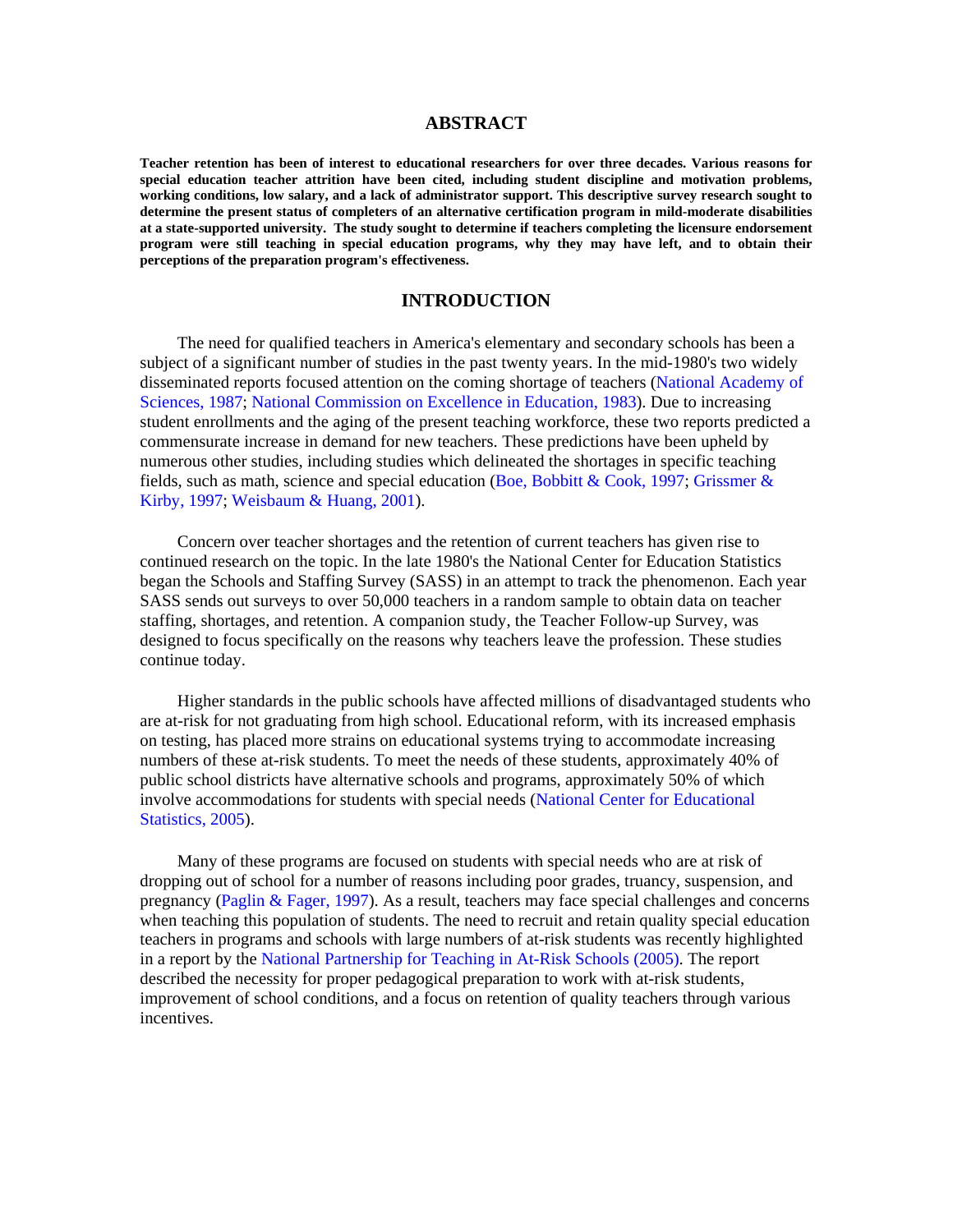## **TEACHER ATTRITION AND RETENTION**

With respect to teacher turnover, Ingersoll (2003) defined two types: teacher attrition, which refers to teachers who have left the profession entirely, and teacher migration, which denotes teachers who have transferred to teaching jobs in other districts. While teacher attrition results in a loss of an individual from the teaching profession, teacher migration also has implications for schools, as it still results in teachers that must be replaced.

Teaching is a large occupational category in the U.S., representing four percent of the entire nationwide civilian workforce (Ingersoll, 2003). However, when compared to other occupations, teachers exhibit higher rates of turnover than many other professions. Whereas the overall average across all occupations in the U.S. is about 11% per year, the rate for teachers has been as high as 15.7% in certain years (Bureau of National Affairs, 2005).

This turnover is costly to individual schools and school districts. One recent national estimate of the cost of replacing public school teachers who have left the profession of teaching cast the cost at \$2.2 billion a year. Adding in the costs of teachers transferring to other positions and/or schools increased the cost to \$4.9 billion every year (Alliance for Excellent Education, 2005).

Beginning teachers are more likely to leave the profession (Harris, Camp & Adkison, 2003). Twenty-five percent leave by the end of their first year (Norton, 1999), while almost 40% have left after five years (Ingersoll, 2003). As those who stay accumulate teaching experience, they are more likely to continue in the teaching profession. These continual departures put a strain on schools, as a "revolving door" can be created, especially in poor rural or inner-city schools. With respect to special education teachers, 60% have been shown to leave within six years (Heath-Camp & Camp, 1990).

Studies have delineated several reasons why teachers leave the profession. Dissatisfaction with the job, which can include such aspects as low pay and poor working conditions, has been shown to be a primary reason (Anderson & Sinha, 1999; Weisbaum & Huang, 2001). Teachers leave to pursue careers in other occupations and industries, sometimes for better pay, and sometimes for personal and/or professional advancement. In addition, the U.S. has been experiencing a "graying" of the teaching workforce in the past two decades, as many teachers have retired. However, retirements only contribute to 12% of the total number of teachers who leave. The greatest percentage (28%) leaves due to school staffing cutbacks due to lay-offs, school closings, and reorganizations (Ingersoll, 2002).

Many young teachers who choose to leave within five years of beginning their teaching careers often cite a lack of preparation to cope with the challenges of teaching, particularly in public schools. The ability to deal with challenging students (behavior problems, those with a lack of motivation, special populations), along with a lack of administrative support has been defined as a primary reason. New teachers also mention a lack of opportunity for professional development and professional advancement as two other reasons for their departure.

 Western Kentucky University found the following changing patterns with the exceptional education teacher candidates compared to how it was even five years ago.

- More middle-aged and older students.
- More variation in previous knowledge and experiences.
- Combination of work and education, as more embrace the concept of life-long learning.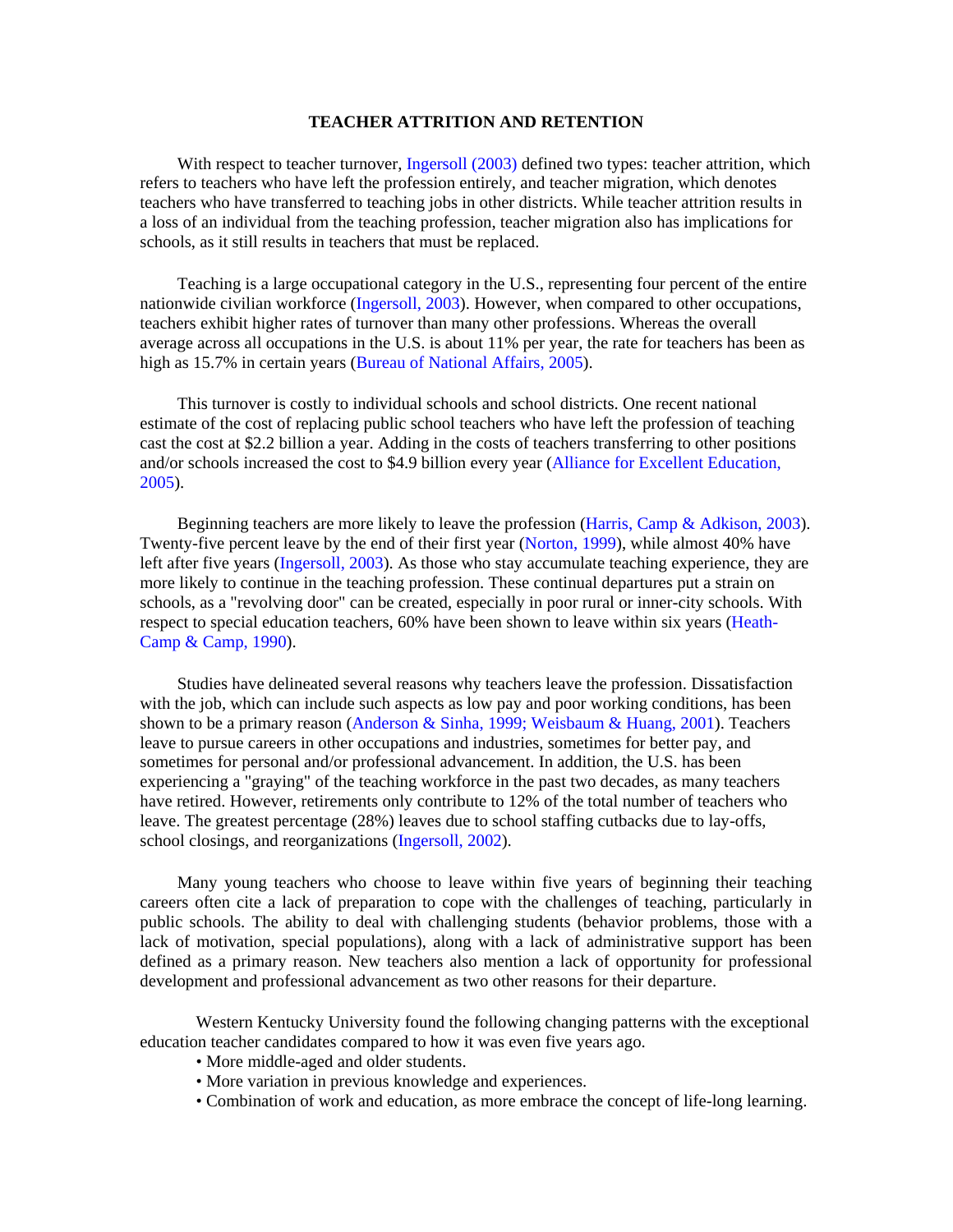- Greater student movement between colleges and universities.
- Better knowledge of instructional technology.

 Faculty have developed a new program model, the Master of Arts in Education Learning and Behavior Disorders, P-12 (MAE), that increases both the *capacity* and *quality* of teachers while helping students from underrepresented populations to overcome barriers to participation. This new model has improved the *capacity* of our program by implementing strategies to serve students for whom the program is currently inaccessible, including students who are employed and unable to enroll in a full-time program, students who are not able to commute to campus, students who can not afford tuition, and students who have difficulty negotiating barriers to participation due to disability. Structural improvements to increase their responsiveness to the needs of these diverse students include the use of on-campus programs, interactive distance education technology and course delivery, and on-line web delivered courses. Western Kentucky University (WKU) continues to develop a comprehensive program that allows for maximum accessibility for students.

The *quality* of the MAE program has also been improved in several ways. WKU has implemented a number of strategies and activities to make the program more field-based, multidisciplinary and competency-based. In addition, this enhanced program emphasizes culturally sensitive practices for effective teaching in high-poverty, demographically diverse rural schools. While maintaining the high standards of academic rigor that are the hallmarks of the program, the specific revisions and enhancements include: (a) the use of cohort groups to facilitate the growth of peer support and collegiality; (b) more intense and extensive field-based activities and course assignments that focus on culturally competent teaching, including projects requiring multidisciplinary collaboration and practical projects with a direct impact on participants' schools and K-12 student achievement; (c) development and expansion of the Professional Development Networks, which included trainees' cooperating/mentoring teachers in the trainees' field placements, members of Advisory Councils, Parents and Advocacy Groups, and Departmental faculty; and (d) restructured internships and classroom experiences to assure that competent teachers are trained, who will continue serving students and not leave the field in three years to five years.

#### **PROGRAM DESCRIPTION**

The design of the ARTC/MAE is based on the following principles.

- Teacher education is a continuing professional process
- Expertise is required of all teachers
- Graduate training is enriched when viewed as a dynamic and on-going interaction between faculty and students.
- The field experiences of M.A.E. students are a rich source of authentic application and coursework inquiry.

 Student demonstration of the *benchmarks* for each of the Kentucky Teacher Internship Program (KTIP) Teacher Standards listed below determines program success.

- Design and Plan Instruction
- Create and Maintain a Learning Climate,
- Implement and Manage Instruction,
- Assess and Communicate Learning Results,
- Collaborate with Colleagues, Parents, and Others
- Articulate the goals of and engage in Professional Development
- Present Accurate and Pertinent Content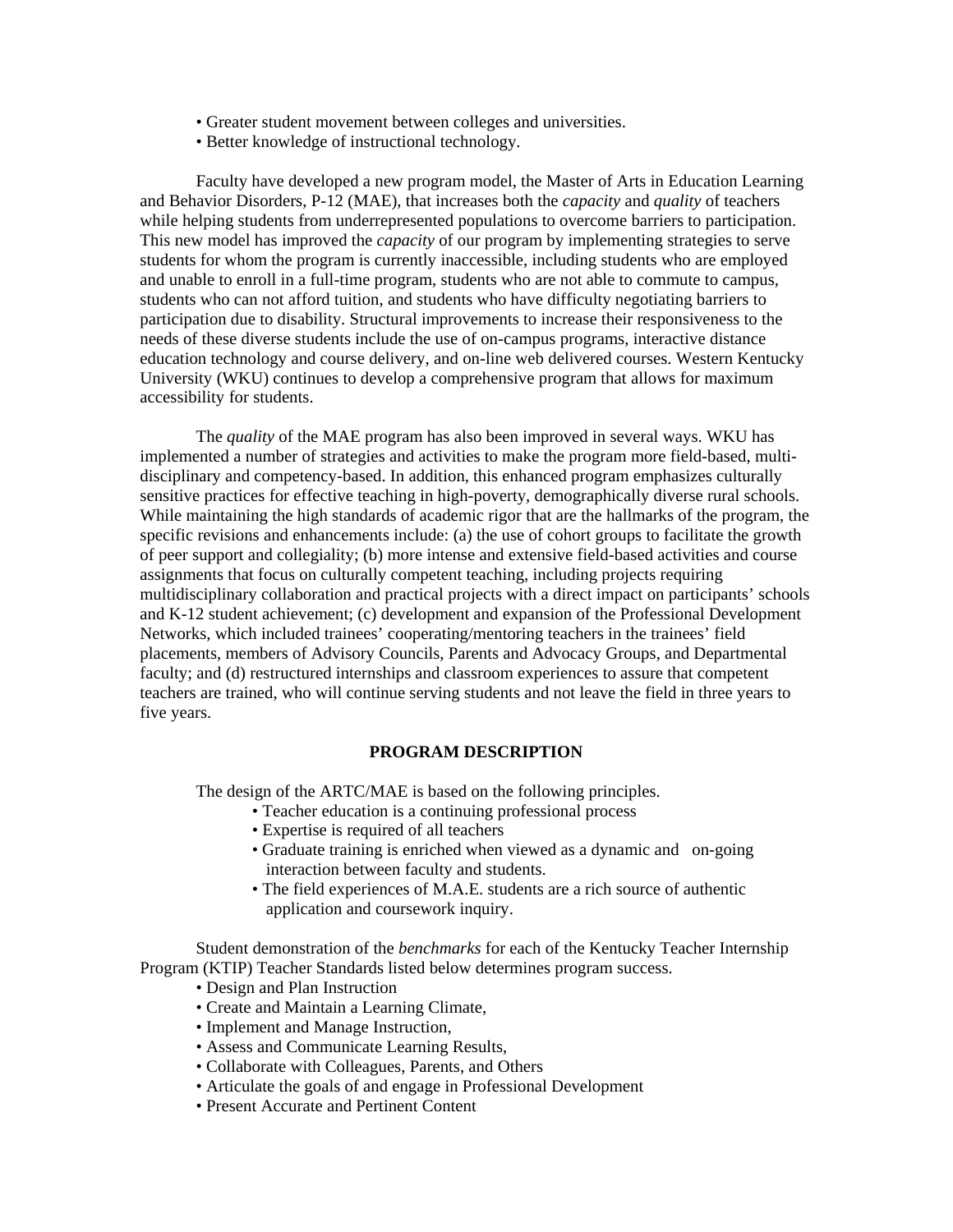- Reflect/Evaluate Teaching/Learning
- Demonstrate Professional Leadership.
- Demonstrate Implementation of Technology

 In helping graduate students maximize their professional development, the ARTC/MAE in LBD welcomes a partnership with school districts in preparing future teachers who can clearly visualize their role, actively greet complexity with reflective and creative thinking, constructively confront challenge, securely meet the demands of innovation or change, and truly value learning as a life-long process. The Directors of Special Education from cooperating districts serve as the Advisory Board to the program. Field practitioners working with the cohorts are K-12 partners. Instruction in this program is student centered with faculty and school district personnel assisting, guiding, and leading, rather than directing candidates. Graduate students in the programs are responsible and accountable for their own professional development. Faculty, administration, and school district personnel are responsible and accountable for providing sequential, viable, and supportive instructional opportunities for student learning.

 The content knowledge and skills requisite for meeting the program's standards are provided through ten courses in the 30-hour program of the ARTC/MAE in LBD. Candidates are admitted in cohorts each summer and fall. Since the program began in June 2002, over 431 students have been admitted, 155 have graduated and are still teaching, 272 are currently completing programs. Cohorts are currently operating in Owensboro, Elizabethtown, Russell Springs, Glasgow, Bowling Green, and Cyberspace.

 Faculty and school practitioners have struggled to design performances that will highlight the effect teacher candidates are having on K-12 student achievement. Innovations are beginning to develop the research base necessary to validate these processes. As this work continues, exciting possibilities are being identified.

### **PURPOSE**

The purpose of this research was to describe the current occupational status of program completers of Western Kentucky University's Master of Arts in Education, EXED preparatory program. The study also sought to ascertain the perceptions of completers regarding the quality of the preparation they received in Western Kentucky University's program.

With respect to the recent report by the National Partnership for Teaching in At-Risk Schools (2005), which described the importance of adequate preparation for teachers in order to work with special needs populations, it was deemed necessary to evaluate the extent to which program completers were choosing to remain in the teaching profession and how preparatory coursework may have contributed to their retention. The feedback provided by this questionnaire was intended to allow for analysis and improvement of required coursework in order to better serve current and future students.

### **RESEARCH QUESTIONS**

The research tracked the career choices of program completers and linked their evaluations of the preparatory program with retention in the teaching field. Specifically, the study addressed four research questions:

1. Are program completers currently employed in the field of education?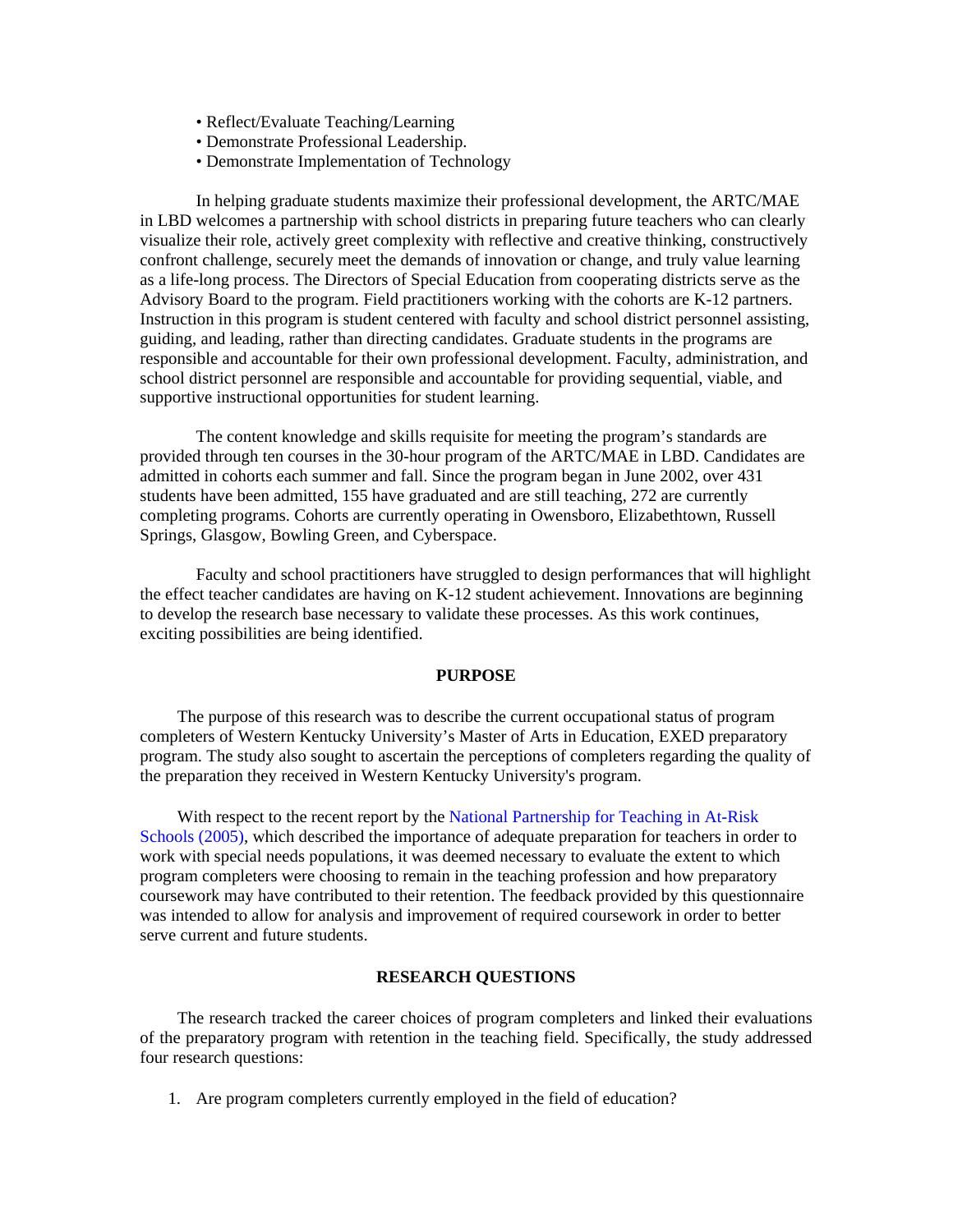- 2. Are program completers currently employed as LBD teachers?
- 3. What are contributing factors related to the employment status of program completers?
- 4. What are program completers' perceptions of the preparation they received prior to assuming a classroom assignment?

### **PROCEDURE**

#### **Population**

The population for this study was program completers of Western Kentucky University's Master of Arts in Education, LBD preparatory program between the academic years of 2002 and 2003. Emailing lists for this group were developed from departmental files with the assistance of graduate students in the department. The entire population was surveyed. As the population for this study was limited to western Kentucky University's program completers, results of this study are limited to this group. The initial population was comprised of 148 program completers with current LBD license endorsements. The license status of subjects was verified with the Kentucky Education and Professional Standards Board, which allows a user to access certificate details for individuals by last name and school district. Upon investigation, it was discovered that the licenses of two subjects were not accessible and another three could not be found, which indicated the licenses may have been suspended, revoked or never gotten. Removing these subjects from the population reduced the number of subjects to 143. One hundred and twenty three respondents returned the survey instrument for a response rate of 86.01%.

### **Data Collection**

The population received a cover letter, survey link, and a thank you for their participation. The cover letter explained the purpose of the study, guaranteed participant confidentiality, explained the response tracking method, and provided contact information in the event of participant questions or concerns. Confidentiality was ensured. The respondents' answers were assumed to be an accurate reflection of their understanding of the questions. The research instrument consisted of four sections:

- 1. Demographic information to ascertain education-related employment data, educational attainment, etc;
- 2. Short statements related to the anticipation of leaving the teaching field and/or attrition from the field utilizing a ranking system;
- 3. Rankings of the perception of preparatory course material in relationship to specific onthe-job teaching responsibilities; and
- 4. Space provided to elaborate on any questions answered or additional comments.

Approximately two weeks after the initial emailing, all non-responders received a second emailing of the same contents with an updated cover letter. Several surveys were returned due to incorrect email addresses. A third and final mailing was conducted approximately two weeks after the second using school addresses for the remaining non-respondents. No further attempts were made after these three rounds.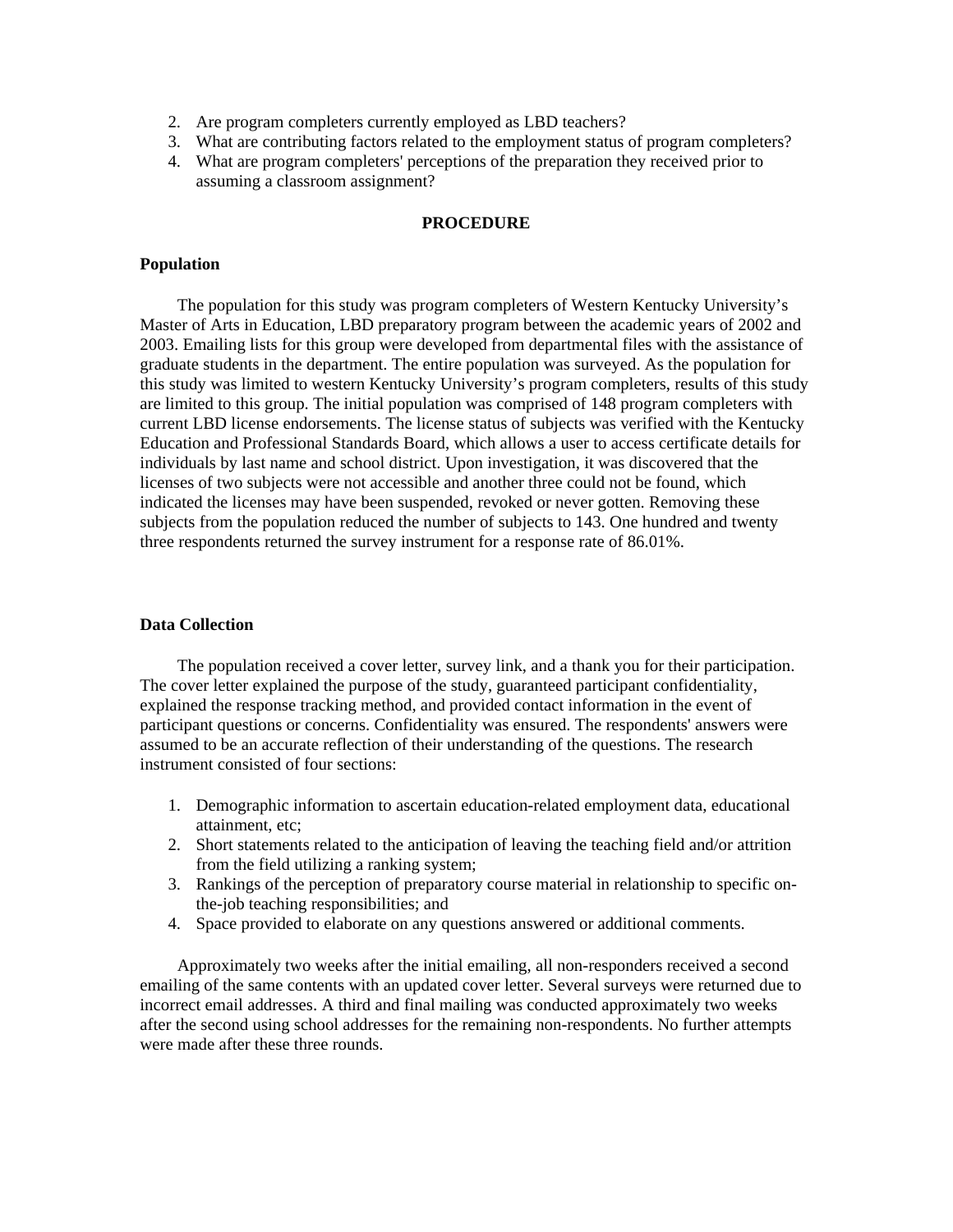#### **FINDINGS**

Findings are reported for each research question under corresponding headings. Specific comments made by respondents are included where appropriate.

#### **Question 1: Are program completers currently employed in the field of education?**

Of the 123 respondents, 121, or 98.37% of respondents, indicated employment in the education field. The remaining two respondents, comprising the residual 1.62%, were not employed in an education related field.

#### **Question 2: Are program completers currently employed as LBD teachers?**

 One hundred and eighteen respondents (95.93%) were still teaching in a LBD classroom. Five (4.06%) were employed as teacher consultants or assistant principals. Respondents presently in the education field, but not in the classroom, reported that their ability in the classroom had led to the other opportunity and assignment. The two who were not teaching were working for the juvenile justice system.

### **Question 3: What are contributing factors related to the employment status of program completers?**

All respondents currently in the education field did not anticipate exiting the field of education in the next five years.

Only three respondents (2.47%) cited dissatisfaction with the job as justification for planning to leave the field. No respondents who had already left the field of education cited job dissatisfaction as their rationale.

### **Question 4: What are program completer's perceptions of the preparation they received prior to assuming a classroom assignment?**

The majority of respondents deemed the preparatory courses at Western Kentucky University to be "adequate" in all of the teaching responsibilities surveyed. Of particular interest were perceptions regarding preparation to educate students with complex special needs, engage in collaboration with general education, provide differentiated instruction, and facilitate life planning. With respect to the education of students with complex needs, 43.8% of all respondents considered the preparation received to be "adequate" while 23.6% deemed their preparation "inadequate."

Respondents who had little experience with students with complex needs perceived a definite need for information to work with these students. On this topic respondents included comments such as "I was a bank teller for 15 years prior to taking the LBD position. The type of student I am now dealing with is very different."; "Administrators feel the student creates discipline problems and lowers test scores."

Preparation for collaboration with general education teachers was deemed "adequate" by 44.9% of all respondents, while 22.5% thought it "inadequate."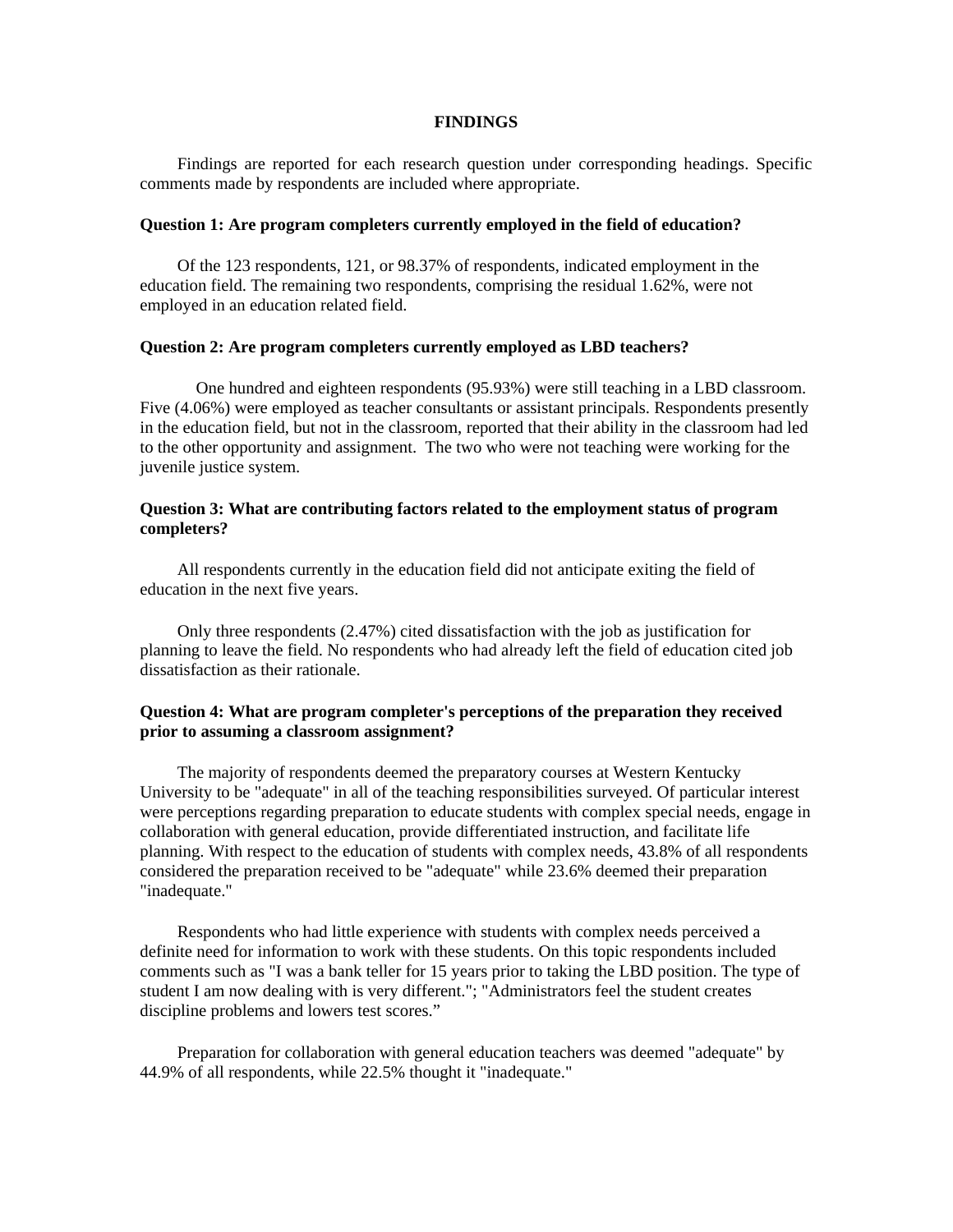With respect to providing differentiated instruction, 48.3% of all respondents deemed preparation to be "adequate" and 19.1% "inadequate."

Preparation to offer life planning was thought "adequate" by 47.2% of all respondents, and "inadequate" by 20.2%.

#### **CONCLUSIONS**

 Nationally, statewide, and in South-central Kentucky where Western Kentucky University is located, there is a critical shortage of special education teachers. The states report a chronic shortage of over 27,000 fully certified special education teachers, along with an annual demand for approximately 28,000 new special education teachers (U.S. Department of Education, 2003). In greatest demand are teachers of specific learning disabilities, emotional disorders, and mental retardation (42%, 17%, and 17%, respectively, of all additional teachers needed). When considered in geographic terms, the need is greatest in rural and inner city areas (U.S. Department of Education, 2003). The demand for special education teachers increases yearly, and is expected to increase at a faster rate than that of other occupations through at least the year 2015.

 The national shortage of special education teachers is paralleled in Kentucky and in South-central Kentucky. The small, rural school districts characteristic of South-central Kentucky report extreme difficulties in attracting qualified special education teachers. Southcentral Kentucky, where Western Kentucky University is located, has more than its proportionate share of these personnel needs. In 2002, the two KDE superintendent regions in the area (regions two and six) had a total of 600 special education positions in high incidence disabilities that were either unfilled or filled by personnel who were not fully certified. This figure represents over 50% of all teacher shortages in the two regions.

There is a two pronged problem of recruitment (not enough enter the field) and retention (those who do leave in 3 to 5 years). This research project will provides evidence that the Western Kentucky University graduate is not leaving the field. This counters a national trend and data for the past decade. The findings are limited due to population size; they do provide hope if the trend continues.

With respect to the respondents' preparation to teach, it appears the biggest concern for these individuals is working with complex needs special populations. Some teachers may have received little training in working with this group as part of their initial teacher preparation, and may have little practical experience in this area prior to taking an LBD position. Since LBD programs have historically not targeted this group, the respondent's concern, and desire for perhaps more preparation in this area, is understandable. The same may be true for the area of collaboration with general education, they may have little in the way of orientation to the general education setting, and establishing relationships with the general education teacher may be a new responsibility for them. This same shortcoming may also be true for another noted area, life planning.

### **RECOMMENDATIONS**

Based on the findings and conclusions of this study, the following recommendation appears warranted: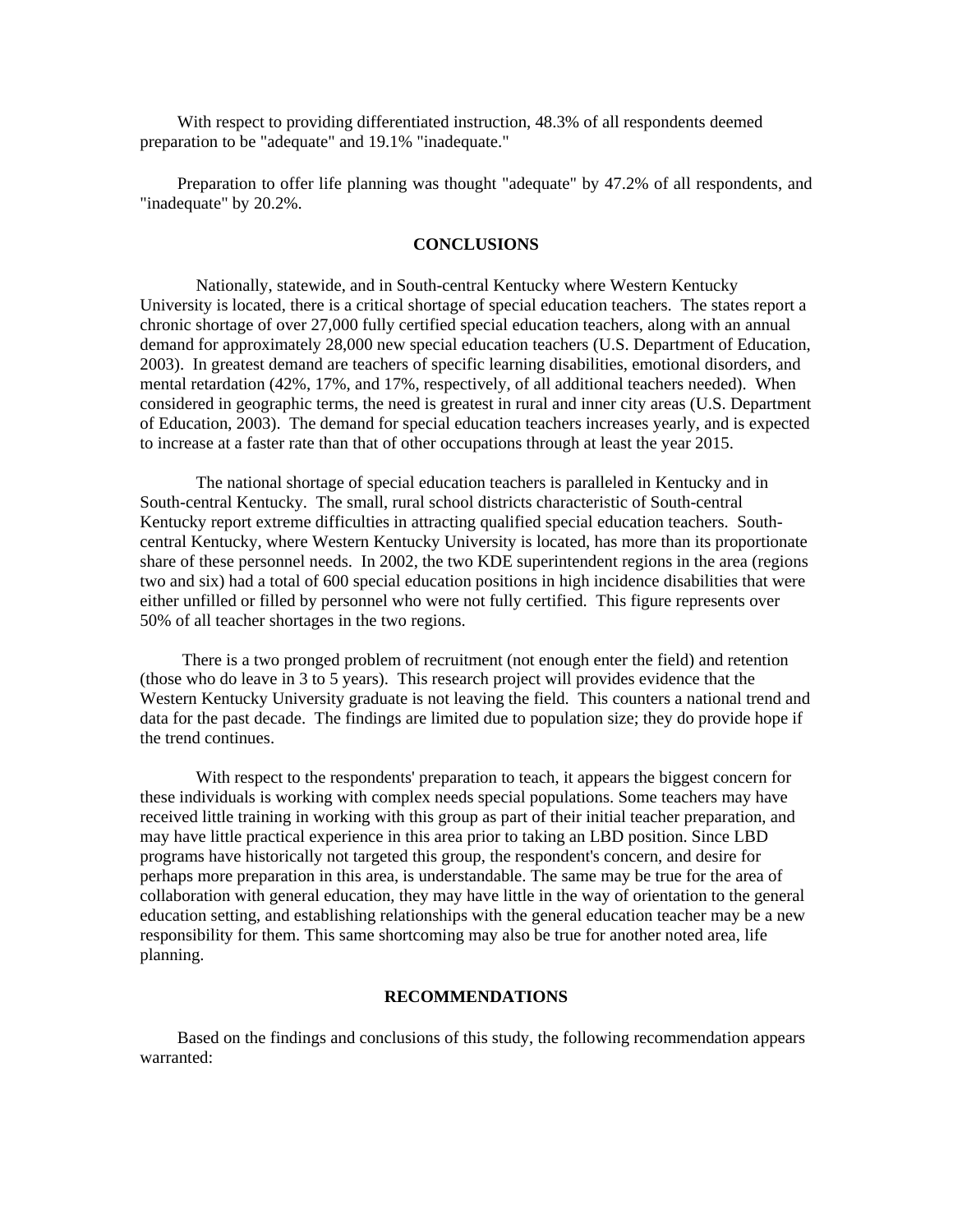*Expansion of the study to the other institutions in Kentucky.* It may be useful to see if these patterns are true in other parts of the state.

#### **REFERENCES**

Alliance for Excellent Education. (2005). Teacher attrition: A costly loss to the nation and to the states. Washington, DC: Author.

Boe, E. E., Bobbitt, S. A., & Cook, L. H. (1997). Whither didst thou go? Retention, reassignment, migration, and attrition of special and general education teachers from a national perspective. *Journal of Special Education, 30,* 371-389.

Bureau of National Affairs. (2005). *BNA's quarterly report on job absence and turnover.* Bulletin to Management, 56. Washington, DC: Author.

Grissmer, D., & Kirby, S. (1997). Teacher turnover and teacher quality. *Teachers College Record, 99,* 45- 56.

Harris, S., Camp, W.E., & Adkison, J. (2003). *New structures and approaches for teacher education: Do they make a difference in teacher retention?* New Orleans, LA: Paper presented at the Annual Meeting of the Association of Colleges for Teacher Education. (ERIC Document Reproduction No. 472 813)

Hedge, D. (1992). Education *in the rural American community: A lifelong process.* Malabar, FL: Krieger Publishing.

Ingersoll, R. M. (2003). *Who controls teachers' work? Power and accountability in America's schools.* Cambridge, MA: Harvard University Press.

Ingersoll, R.M. (2002). *The teacher shortage: A case of wrong diagnosis and wrong prescription.* The National Association of Secondary School Principals. NASSP Bulletin. Retrieved August 2, 2005 from http://www.findarticles.com/p/articles/mi\_qa3696/is\_200206/ai\_n9095340

Jacobson, L. (2005). Issue Paper. *Alternative routes attracting unlikely candidates*. Retrieved from: http://www.edweek.org

Ludlow, B. (1996). Distance education applications in rural special education. *Rural Special Education Quarterly*, 10(2), 16-20.

National Academy of Sciences. (1987). *Toward understanding teacher supply and demand.* Washington, DC: National Academy Press.

National Center for Educational Statistics. (2005) *The condition of education 2000–2005.* Washington, DC: Author.

National Commission on Excellence in Education. (1983). A nation at risk: The imperative for educational reform. Washington D.C.: Author.

National Education Association (2001). Issue paper. *Teacher quality*. Retrieved from http://www.nea.org/lac/papers/quality.html.

National Partnership for Teaching in At-Risk Schools. (2005). *Qualified teachers for at risk schools: A national imperative.* Washington, DC: Author.